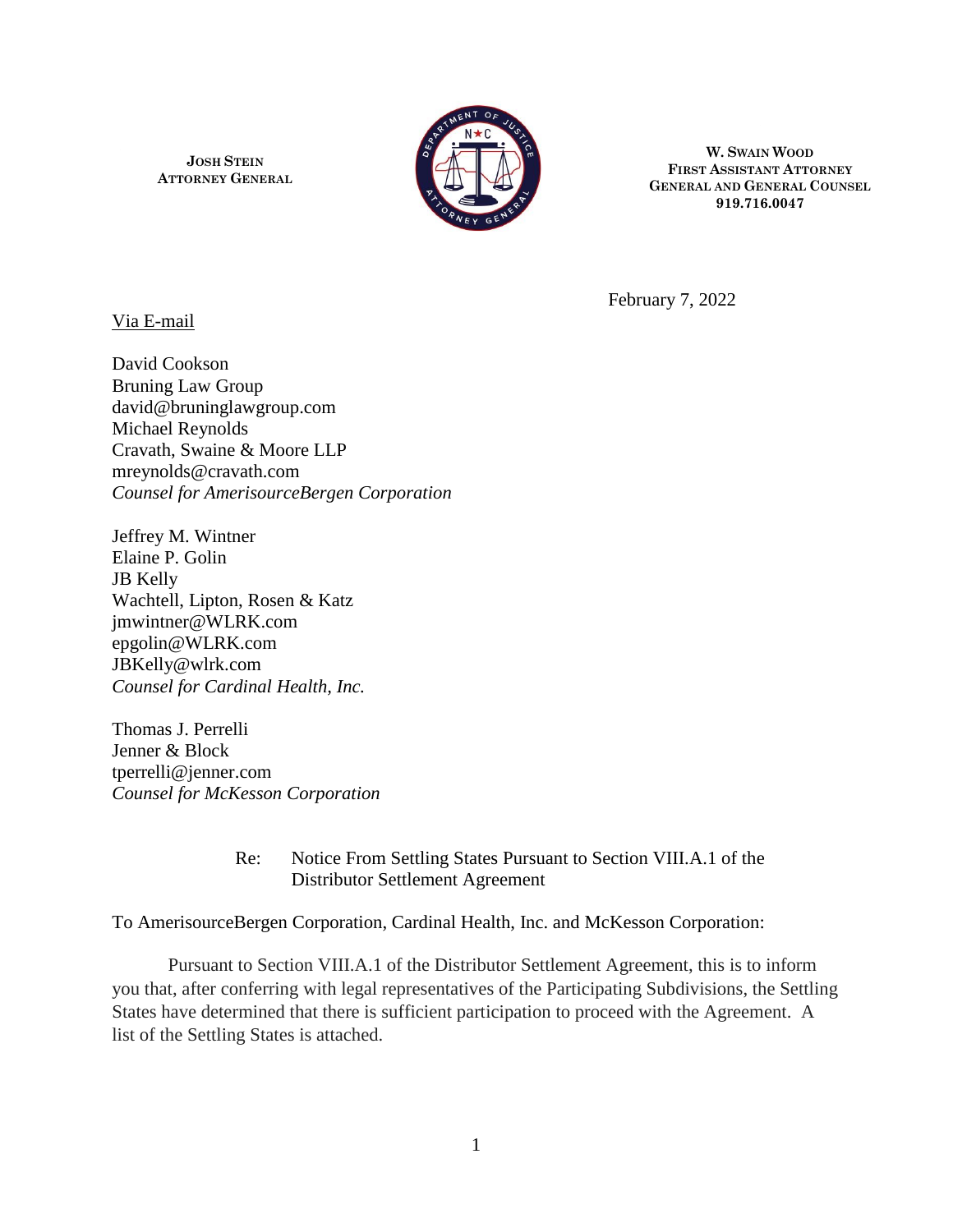Sincerely,

/s/ *W. Swain Wood* W. Swain Wood First Assistant Attorney General and General Counsel North Carolina Department of Justice

Cc: Enforcement Committee of the Distributor Settlement Agreement (via email)

Attachment